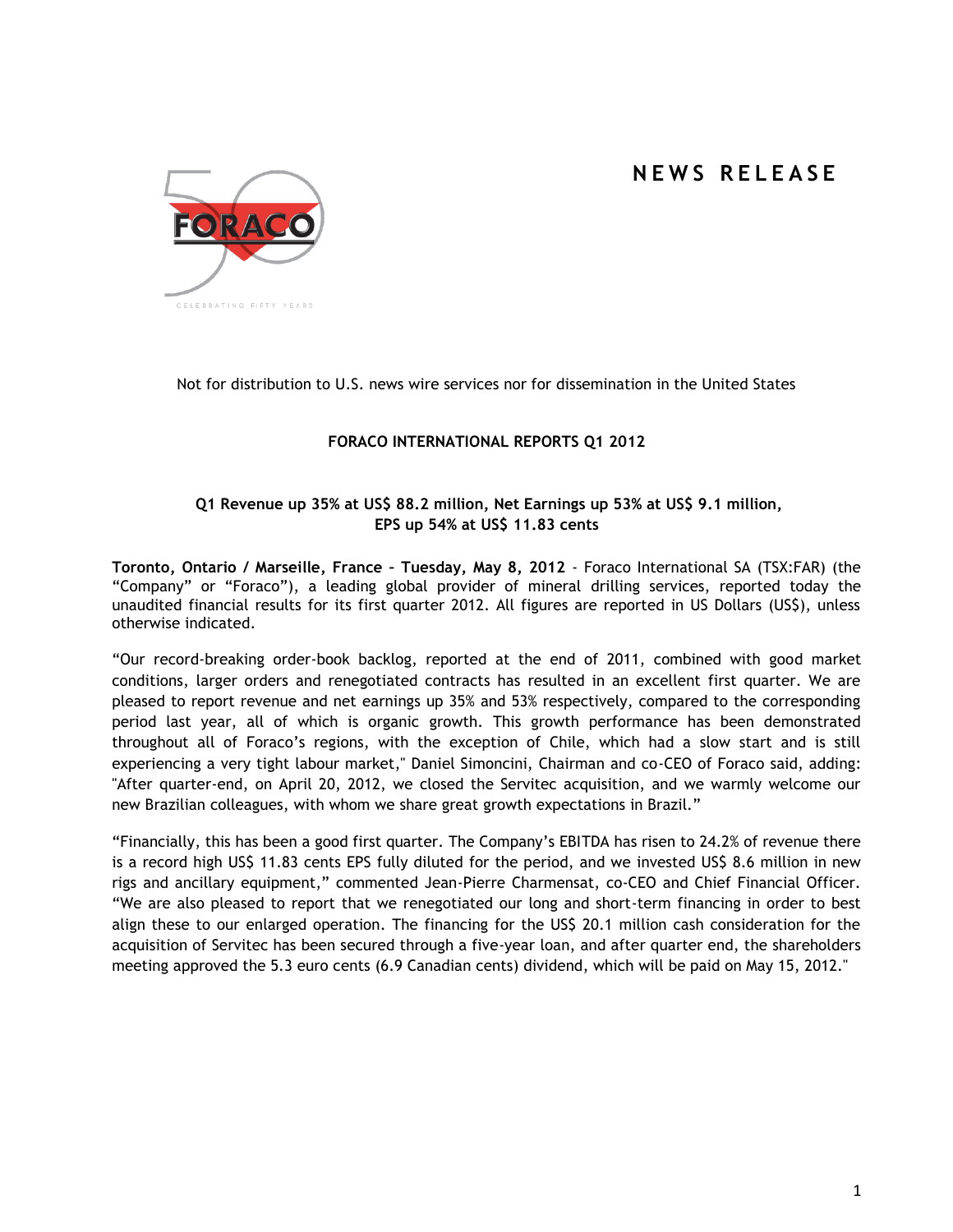# **Three months Q1 2012 Highlights**

## *Increased Revenue*

 Q1 2012 revenue amounted to US\$88.2 million compared to US\$ 65.3 million in Q1 2011, an increase of 35% or US\$ 22.8 million in organic growth.

## *Increased Profitability*

- Q1 2012 gross profit including depreciation within cost of sales increased to US\$ 20.4 million (23.1% of revenue) compared to US\$14.5 million (22.2% of revenue) in Q1 2011, an increase of 40% or US\$ 5.9 million.
- Q1 2012 EBITDA amounted to US\$ 21.3 million (24.2% of revenue) compared to US\$ 15.5 million in Q1 2011 (23.7% of revenue).
- Q1 2012 net profit after tax amounted to US\$ 9.1 million (10.3% of revenue), an increase of 53% or US\$ 3.2 million compared to Q1 2011 which amounted to US\$5.9 million (9.1% of revenue).
- Q1 2012 earnings per share amounted to 11.97 US\$ cents (basic) and 11.83 US\$ cents (diluted), compared to 7.75 US\$ cents (basic) and 7.65 US\$ cents (diluted) in Q1 2011.

## **Acquisitions of businesses**

On April 20, 2012, the Company completed the acquisition of a 51% shareholding in WFS Sondagem S.A. ("Servitec"), a Brazilian drilling service provider, for an amount of US\$ 44.4 million through a combination of US\$ 20.1 million cash and 4,816,509 Foraco shares at US\$ 5.05 representing US\$ 24.3 million. As part of this agreement the Company has an option to acquire, and the current shareholders of Servitec have an option to sell, the remaining 49% after three years. The corresponding purchase consideration will depend upon a formula based on the average 2012, 2013 and 2014 EBITDA of Servitec and on the net cash as at December 31, 2014. The maximum amount payable for this tranche is capped at US\$ 75 million.

This acquisition did not impact Q1 2012 results except for transaction costs incurred during the period as disclosed hereafter.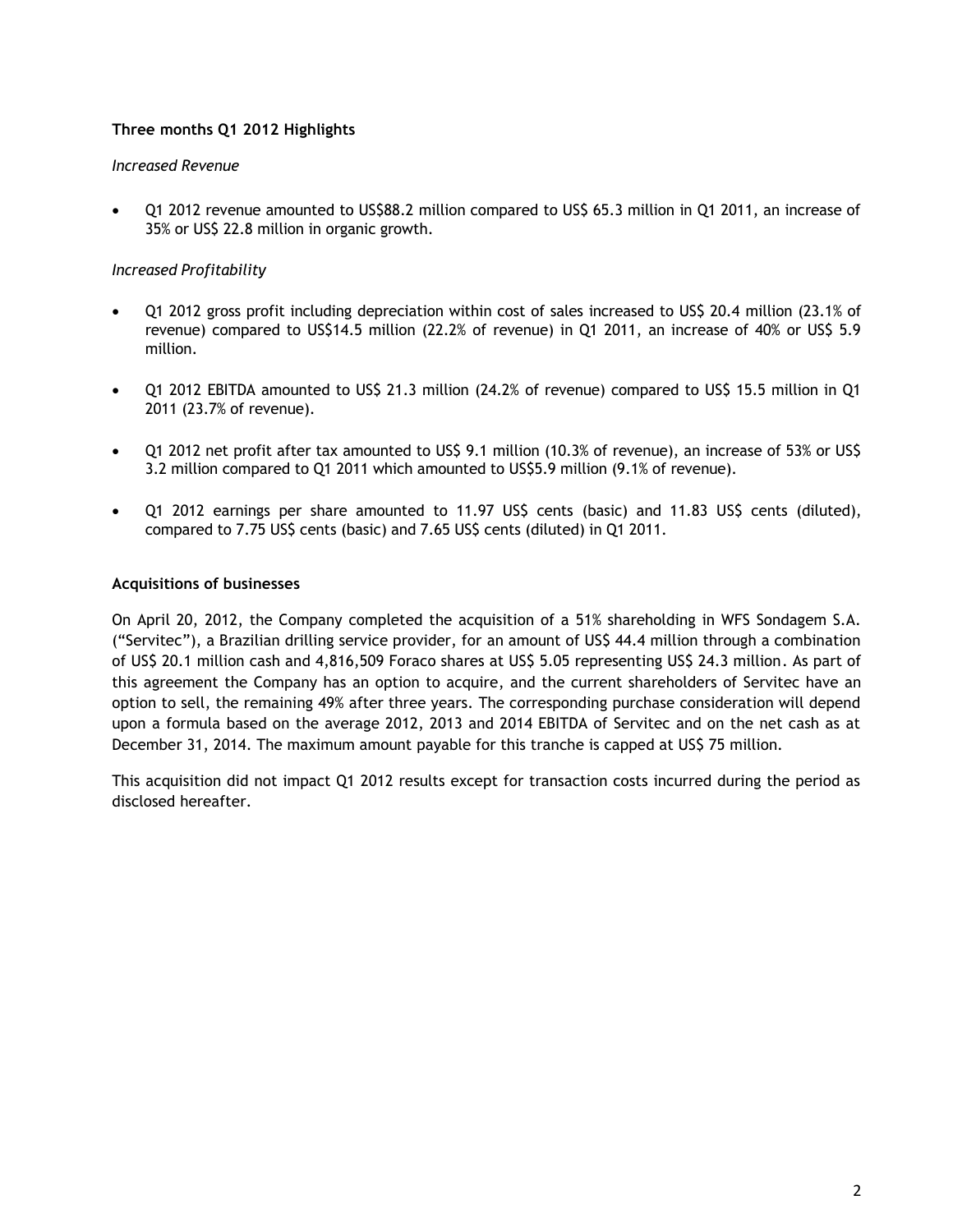# **Selected financial data**

|                              | O1 2012 | O1 2011 |
|------------------------------|---------|---------|
| <b>Revenue</b>               | 88,163  | 65,333  |
| Gross profit $(1)$           | 20,383  | 14,521  |
| As a percentage of sales     | 23.1%   | 22.2%   |
| <b>EBITDA</b>                | 21,337  | 15,456  |
| As a percentage of sales     | 24.2%   | 23.7%   |
| <b>Operating profit</b>      | 12,842  | 8,605   |
| As a percentage of sales     | 14.6%   | 13.2%   |
| <b>Profit for the period</b> | 9,102   | 5,944   |
| EPS (in US cents)            |         |         |
| Basic                        | 11.97   | 7.75    |
| Diluted                      | 11.83   | 7.65    |

In the first half of 2010, the Company completed two significant acquisitions, a company in Chile providing services to major and junior mining companies in South America, and a company in Russia operating in fareast Russia and eastern Siberia. Q1 2011 and Q1 2012 are therefore reported under the same boundaries and are comparable.

## **Financial results**

#### *Revenue*

| (In thousands of US\$)<br>(unaudited) | Q1 2012 | % change   | Q1 2011 |  |
|---------------------------------------|---------|------------|---------|--|
| Revenue                               |         |            |         |  |
| Reporting segment                     |         |            |         |  |
|                                       | 83,028  | 39%        | 59,745  |  |
|                                       | 5,135   | $-8%$      | 5,588   |  |
|                                       | 88,163  | <u>35%</u> | 65,333  |  |
| Geographic region                     |         |            |         |  |
|                                       | 37,297  | 45%        | 25,715  |  |
|                                       | 23,444  | 38%        | 16,935  |  |
|                                       | 16,449  | 13%        | 14,623  |  |
|                                       | 9,080   | 49%        | 6,111   |  |
|                                       | 1,891   | $-3%$      | 1,950   |  |
|                                       | 88,163  | <u>35%</u> | 65,333  |  |

Q1 2012 revenue amounted to US\$ 88.2 million, an increase of 35% or US\$ 22.8 million compared to Q1 2011.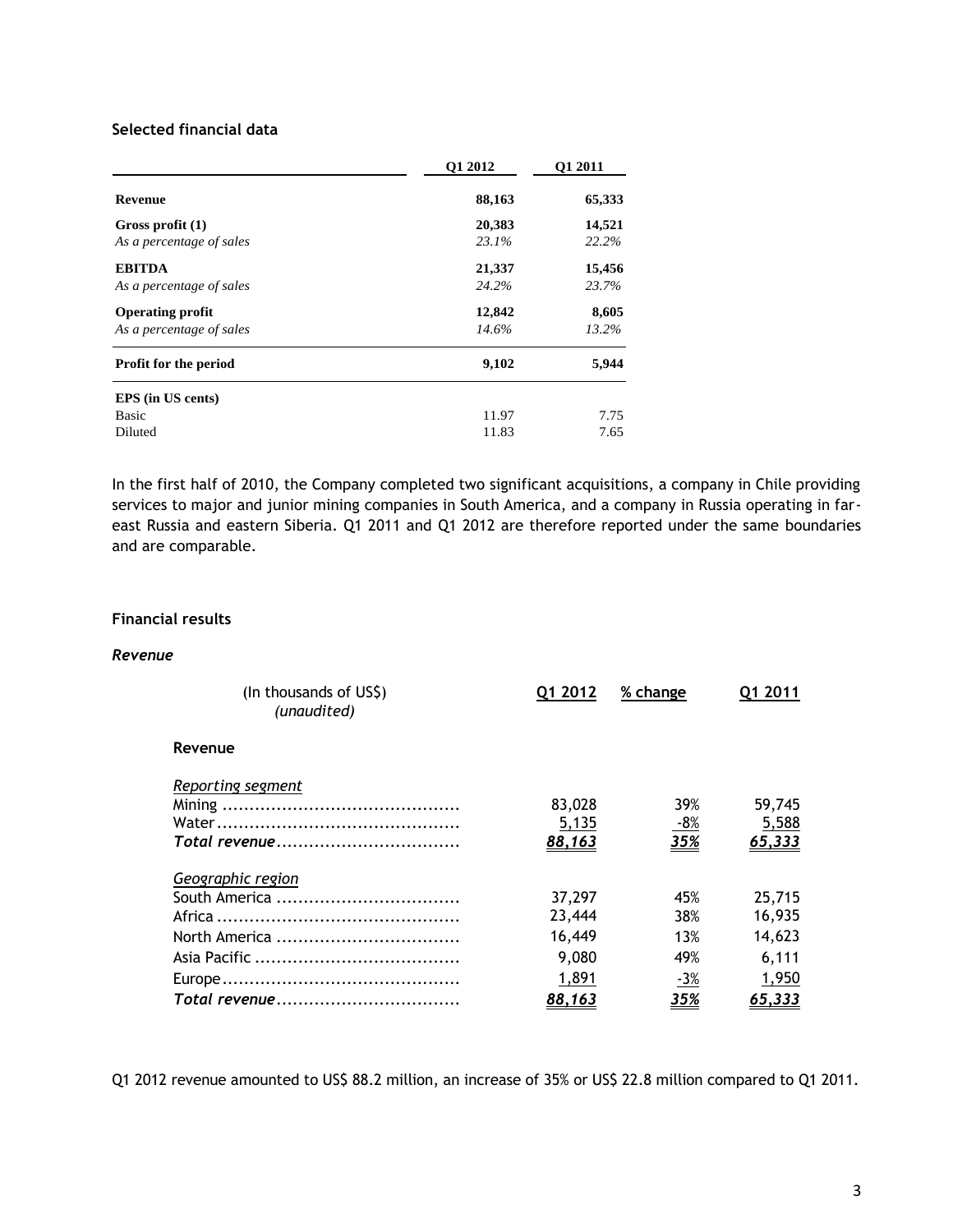The Mining segment, up US\$ 23.2 million, is driven by the contribution of all geographic areas benefiting from a strong worldwide demand. In Europe (Russia), the variation is not significant as the activity only resumed in March after the winter break.

The Water segment slightly decreased to US\$ 5.1 million in Q1 2012 compared to US\$ 5.6 million in Q1 2011. Activities in this segment are principally carried out in Africa. Offsetting the decline in traditional water drilling services has been the significant growth in mining related water. Water for mining now represents 73% of this segment compared to 7% for the same period a year ago.

Revenue in South America amounted to US\$ 37.3 million in Q1 2012 (US\$ 25.7 million in Q1 2011) an increase of 45%. This was mainly generated by new long-term contracts with major companies in Chile linked to continued strong demand.

In Africa, the Q1 2012 revenue increased by 38% or US\$ 6.5 million compared to Q1 2011. This is mainly due to the expansion of mining operations in West Africa.

Revenue in North America increased by 13%, from US\$ 14.6 million in Q1 2011 to US\$ 16.4 million in Q1 2012. This increase is realized through long term contracts with major companies.

In Asia-Pacific, Q1 2012 revenue amounted to US\$ 9.1 million, an increase of 49% or US\$ 3.0 million compared to Q1 2011. In Australia, 2 new Reverse Circulation rigs started operating in Q3 2011 and 2 additional rigs are expected in Q2 2012 to meet the increase demand from major companies.

Revenue in Europe was stable at US\$ 1.9 million as the seasonal activity in Russia resumed in March.

#### *Gross profit*

| (In thousands of US\$)<br>(unaudited) | Q1 2012 | % change   | 01 2011       |
|---------------------------------------|---------|------------|---------------|
| Gross profit                          |         |            |               |
| Reporting segment                     |         |            |               |
|                                       | 18,808  | 44%        | 13,035        |
|                                       | 1,575   | 6%         | 1,486         |
| Total gross profit                    | 20,383  | <u>40%</u> | <u>14,521</u> |

Overall, Q1 2012 gross profit amounted to US\$ 20.4 million (or 23% of revenue), an increase of US\$ 5.9 million or 40% compared to Q1 2011 (US\$ 14.5 million or 22% of revenue).

The mining segment gross profit as a percentage of revenue improved to 23% in Q1 2012 from 22% in Q1 2011, and the water segment gross profit margins increased to 31% in Q1 2012 from 27% in Q1 2011.

Focus on risk management when entering new contracts, optimization of production equipment through long-term contracts, and proper execution of contracts are key contributors to margin growth.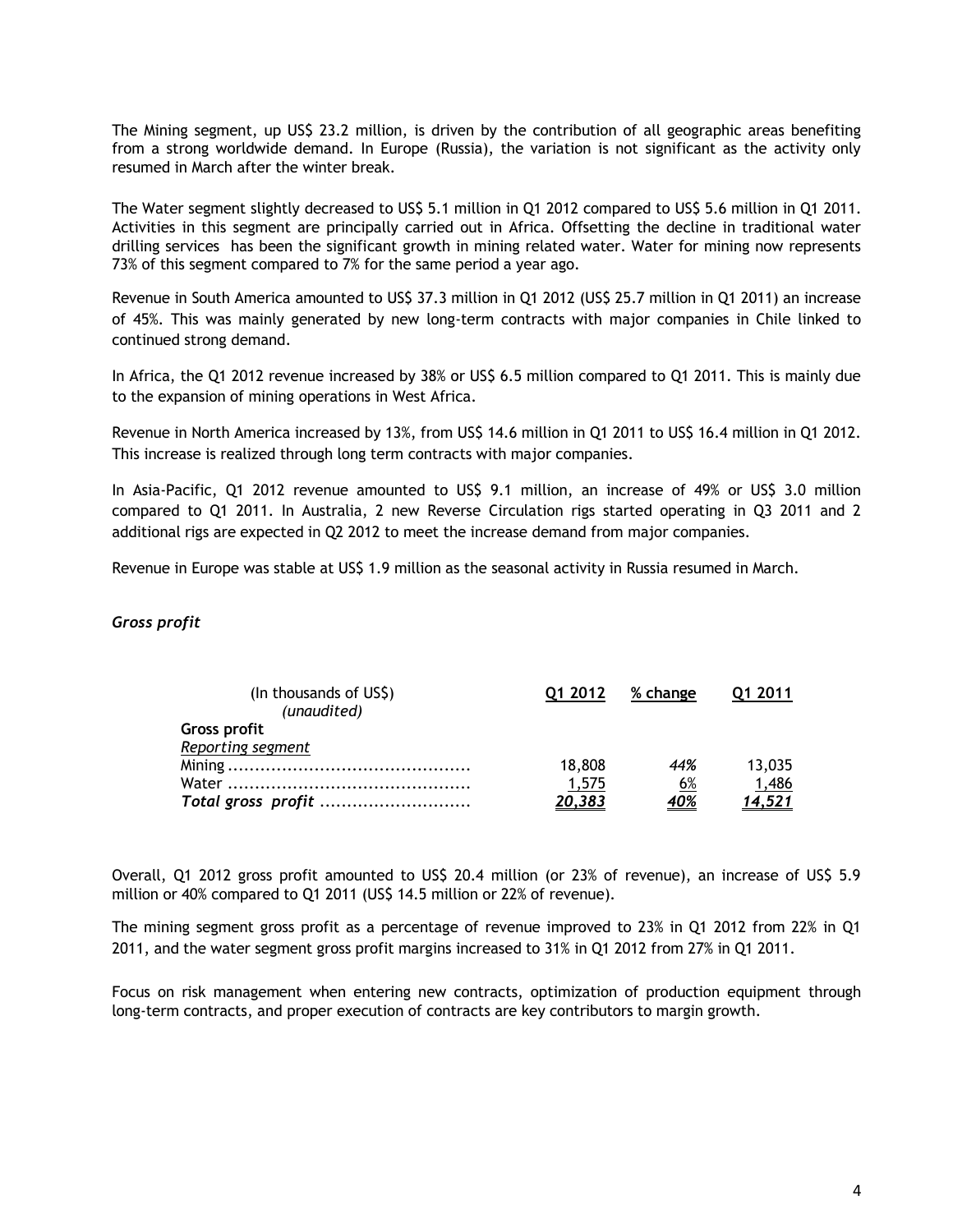## *Selling, General and Administrative Expenses*

| (In thousands of US\$)<br>(unaudited)        | Q1 2012 | % change | 01 2011 |
|----------------------------------------------|---------|----------|---------|
| Selling, general and administrative expenses | 7.541   | 27%      | 5.916   |
|                                              | 8.6%    |          | 9.1%    |

During the quarter, SG&A expenses were impacted by transaction costs related to the acquisition of Servitec amounting to US\$ 0.3 million and costs associated with the reinforcement of the corporate structure. SG&A decreased to 8.6% of revenue in Q1 2012 as compared to 9.1% in Q1 2011, as a result of the growth strategy implemented by the Company.

## *Operating Profit*

| (In thousands of US\$)  | 01 2012 | % change   | <b>Q1 2011</b> |
|-------------------------|---------|------------|----------------|
| (unaudited)             |         |            |                |
| <b>Operating profit</b> |         |            |                |
| Reporting segment       |         |            |                |
|                         | 11.710  | 54%        | 7.625          |
|                         | 1,132   | 16%        | 980            |
| Total operating profit  | 12.842  | <u>49%</u> | 8,605          |

Operating profit increased to US\$ 12.8 million (or 14.6% of revenue) in Q1 2012 compared to US\$ 8.6 million (or 13.2% of revenue) in Q1 2011. This increase of US\$ 4.2 million is primarily due to the growth in revenue, the increasing level of gross margin and the reduction of SG&A as a percentage of revenue.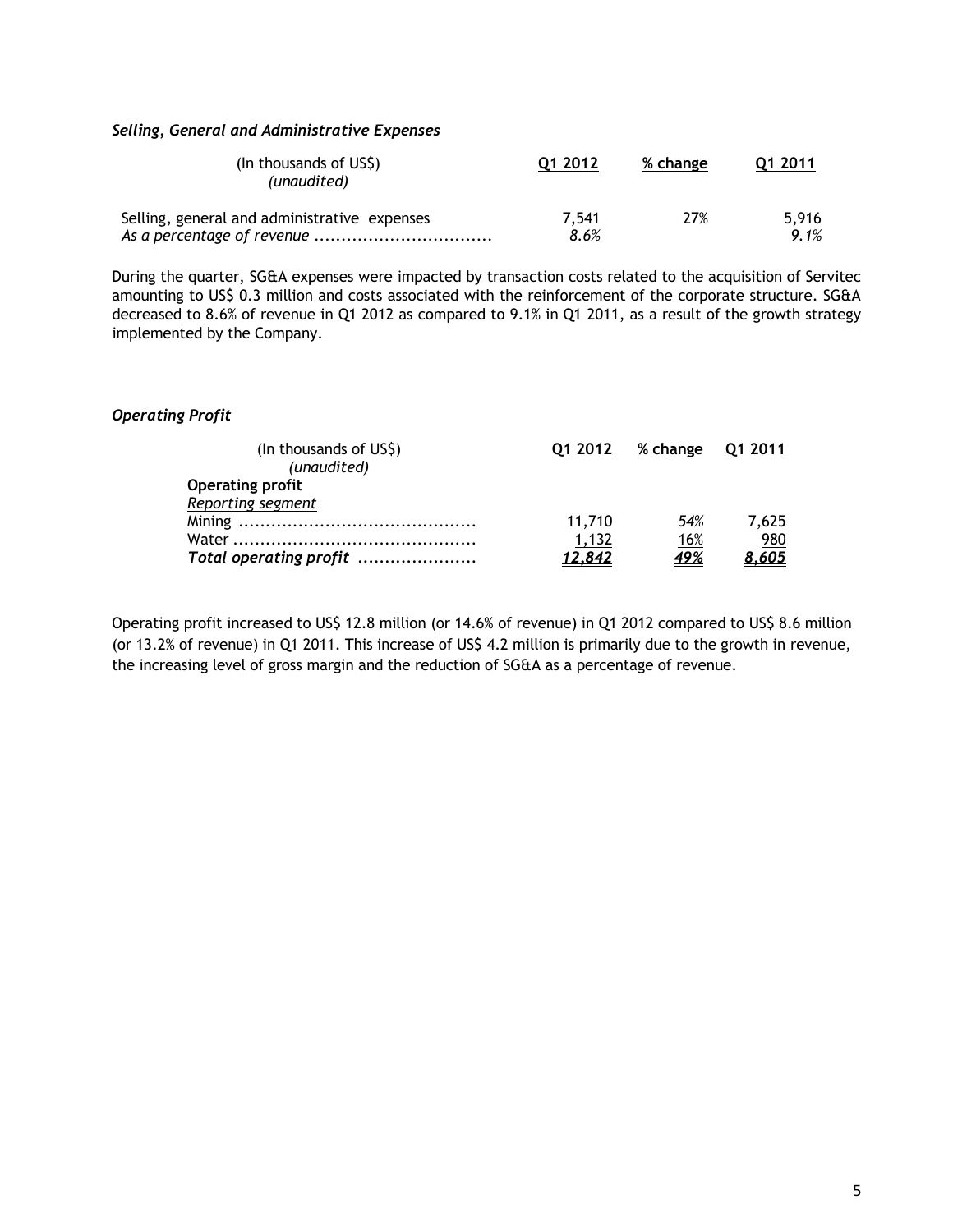# *Financial position*

The following table provides a summary of the Company's cash flows for Q1 2012 and Q1 2011:

| (In thousands of US\$)                                                                                               | Q1 2012                        | Q1 2011             |
|----------------------------------------------------------------------------------------------------------------------|--------------------------------|---------------------|
| Cash generated from operations before working capital requirements<br>Working capital requirements, interest and tax | 21,315<br>(23, 433)            | 15,651<br>(12, 178) |
| Net cash flow from (used in) operating activities                                                                    | (2, 118)                       | 3,473               |
| Purchase of equipment in cash<br>Consideration payable related to acquisitions                                       | (8,629)                        | (6, 411)<br>(3,800) |
| Net cash used in investing activities                                                                                | (8,629)                        | (10, 211)           |
| Proceeds from short term credit facilities, net<br>Acquisition of treasury shares<br>Dividends paid                  | 10,119<br>(1, 917)<br>(2, 125) | 5,179<br>(484)      |
| Net cash from financing activities                                                                                   | 6,077                          | 4,695               |
| Exchange differences                                                                                                 | 1,175                          | 396                 |
| Variation in cash and cash equivalents                                                                               | (3, 495)                       | (1,647)             |

Working capital requirements are high in the first quarter as they are affected by the seasonality in South America, North America and Russia. In each case, activity picks up during the quarter, generating significant sales and therefore increasing working capital requirements.

For the first quarter, cash generated from operations before changes in operating assets and liabilities increased to US\$ 21.3 million in Q1 2012 compared to US\$ 15.7 million in Q1 2011.

During the quarter, the working capital requirements after interests and tax paid amounted to US\$ 23.4 million compared to US\$ 12.2 million for the same period last year as a result of the increased activity in Q1 2012 compared to the same quarter last year.

During the quarter, the Company acquired operating equipment through US\$ 8.6 million in cash purchases. This compares to a total of US\$ 6.4 million in cash purchases and US\$ 4.8 million in finance leases during the same period in 2011. During Q1 2012, two new rigs and ancillary equipment were delivered with an additional 2 rigs delivered in April.

During the same period, the Company paid dividends to its minority shareholders in Russia amounting to US\$ 2.1 million.

As of March 31, 2012, cash and cash equivalents totaled US\$ 20.8 million compared to US\$ 24.3 million as at December 31, 2011. Cash and cash equivalents are held at or invested within top tier financial institutions.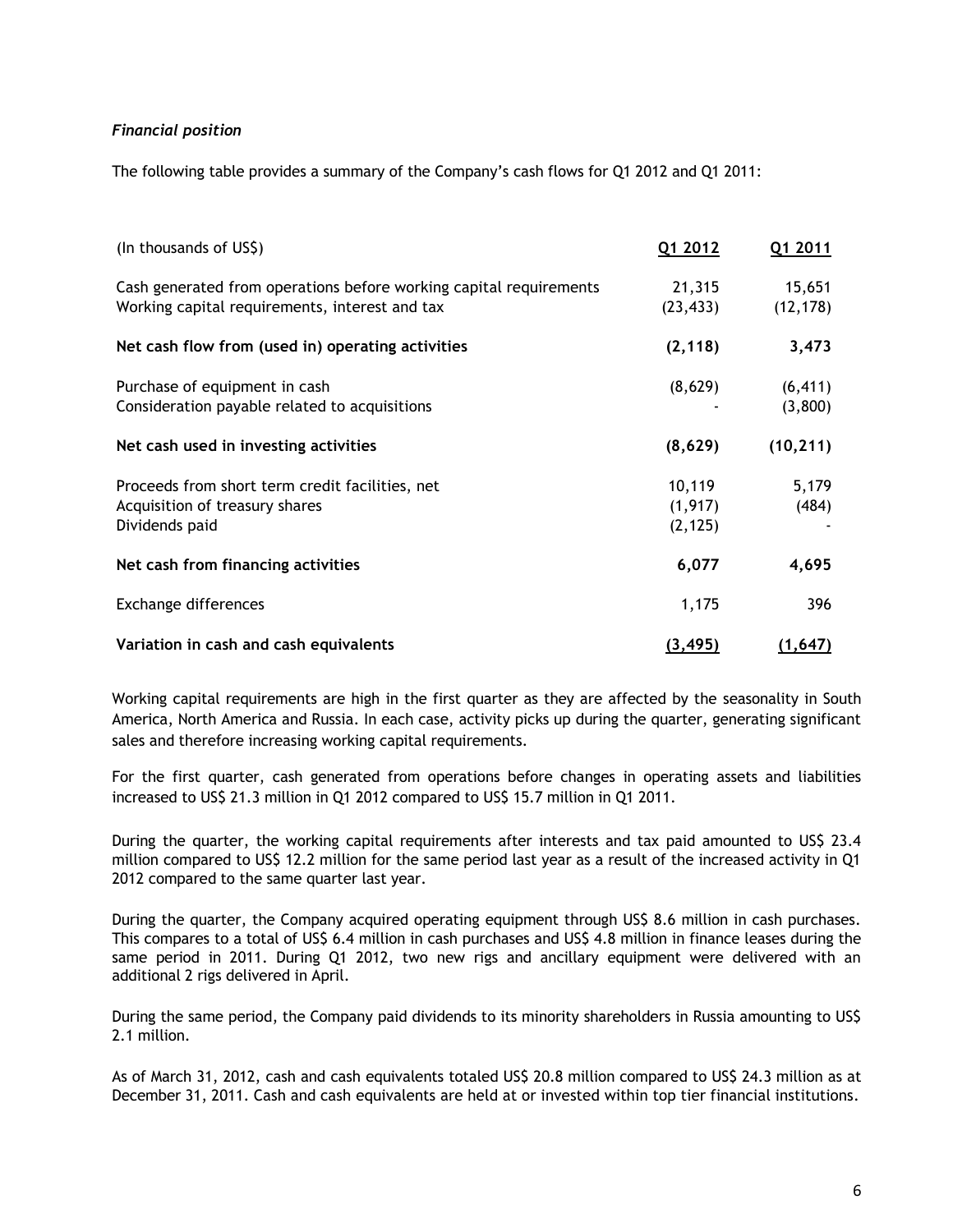On March 31, 2012, financial debts and equivalents amounted to US\$ 62.3 million (US\$ 49.2 million as at December 31, 2011).

As at March 31, 2012, the maturity of the financial debt (borrowing and other financial debts) can be analyzed as follows (in thousands of US\$):

| <b>Maturity</b>                               | Less than | Between on    | More than  | Total  |
|-----------------------------------------------|-----------|---------------|------------|--------|
|                                               | one year  | e and         | five years |        |
|                                               |           | five years    |            |        |
|                                               | 19,350    |               |            | 19,350 |
| Assignment of trade receivables with recourse | 13,321    |               |            | 13,321 |
|                                               | 3,771     | 5,905         |            | 9,676  |
|                                               | 9,673     | 10,247        |            | 19,920 |
|                                               | 46,115    | <u>16,152</u> |            | 62,267 |

Assignment of trade receivables with recourse, which is presented in the table above as "less than one year", is backed by trade receivables and can be renewed as necessary. The Company has used and unused short-term credit facilities of US\$ 106.9 million available as at March 31, 2012 (US\$ 82.6 million as at December 31, 2011), corresponding to bank overdrafts and assignment of trade receivables. US\$ 32.7 million has been drawn down as at March 31, 2012.

As at March 31, 2012, the net debt amounted to US\$ 41.4 million. The ratio of debt (net of cash) to shareholders' equity increased to 0.24 from 0.15 as at December 31, 2011 (0.24 as at March 31, 2011) as a result of the seasonal variation of working capital requirements.

Bank guarantees as at March 31, 2012, totaled US\$ 14.9 million compared to US\$ 19.2 million as at December 31, 2011.

#### **Currency exchange rates**

The exchange rates for the periods under review are provided in the Management's Discussion and Analysis of Q1 2012.

#### **Outlook**

The Company's business strategy is to continue to grow through the development and optimization of the services it offers across geographical regions and industry segments, as well as through the expansion of its customer base. Foraco expects to continue to execute its strategy through a combination of organic growth and development and acquisitions of complementary businesses in the drilling services industry.